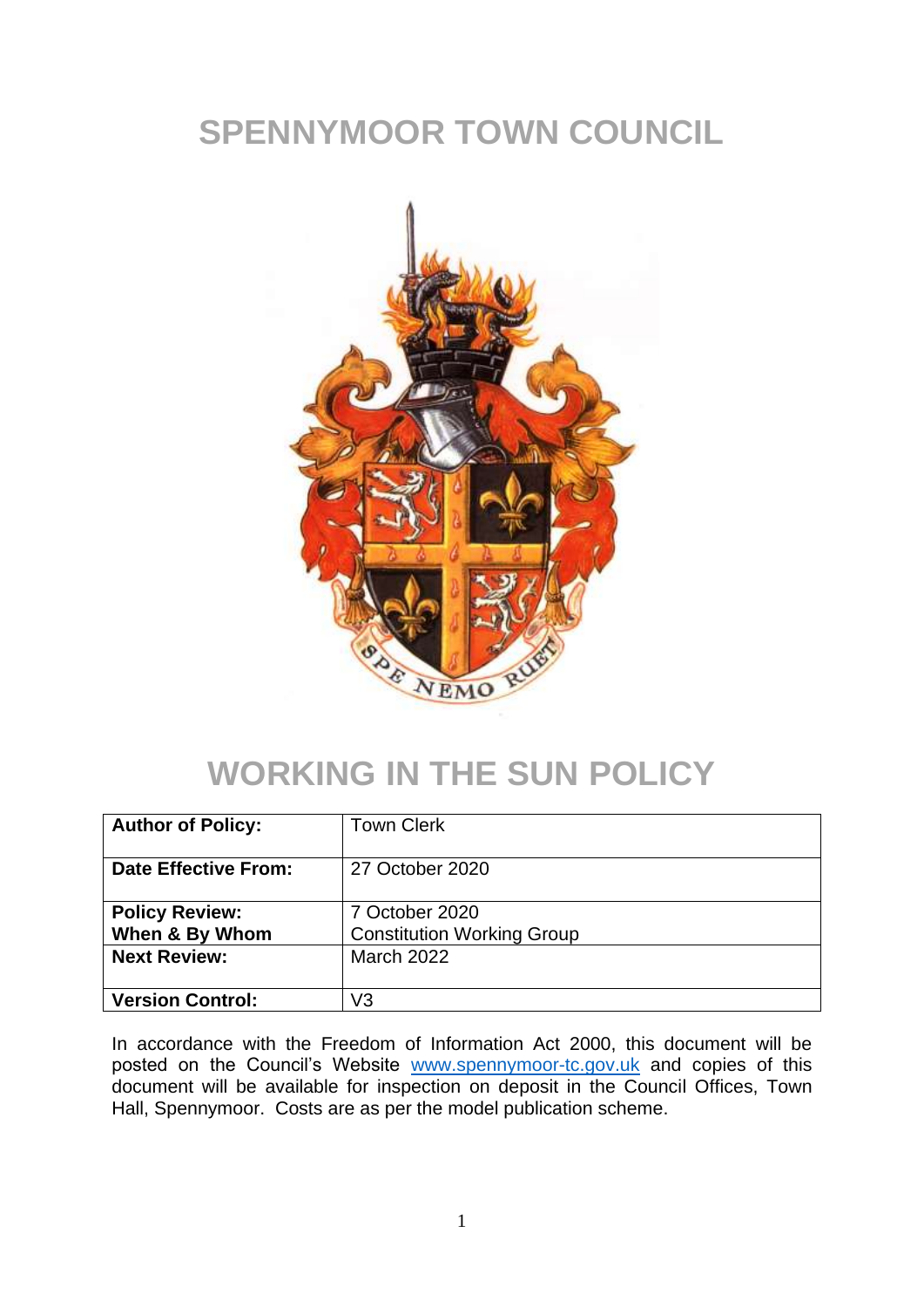A sunny day makes most of us feel good, but too much strong sunlight can be damaging to the skin. The problem is caused by the ultraviolet - UV - rays in strong sunlight. Grounds, Parks and Estates operatives work outdoors for a long time, and may get more sun on their skin than is healthy for them. Further, other staff covering events on behalf of the Council may also be at risk from exposure to UV. Therefore, this policy applies to all staff.

## **Dangers**

**In the short term:** sunburn can blister your skin, make it sore and peel, but even mild reddening is a sign of skin damage.

**In the long term:** the most serious effect is an increased chance of skin cancer later in life. It is almost always easy to cure but it should be caught early. Too much sun will also speed up the ageing of your skin, making it leathery, mottled and wrinkled. In England and Wales around 35,000 new cases of skin cancer are registered every year. There are 1,600 deaths.

Some medicines, and contact with some chemicals used at work (such as dyes, wood preservatives, coal-tar and pitch products), can make your skin more sensitive to sunlight.

#### **Who is at risk of skin cancer?**

People with white skin are at most risk. Take particular care if you have:

- fair or freckled skin that does not tan, or burns before it tans;
- red or fair hair and light coloured eyes; and,
- a large number of moles over 100 in young people, or over 50 in older people.

## **Should I protect myself?**

Yes. You should be particularly careful while you are working out of doors in the summer in the three or four hours around the middle of the day. The sun is most intense at these times.

Take your breaks in the shade, if possible, rather than staying out in the sun.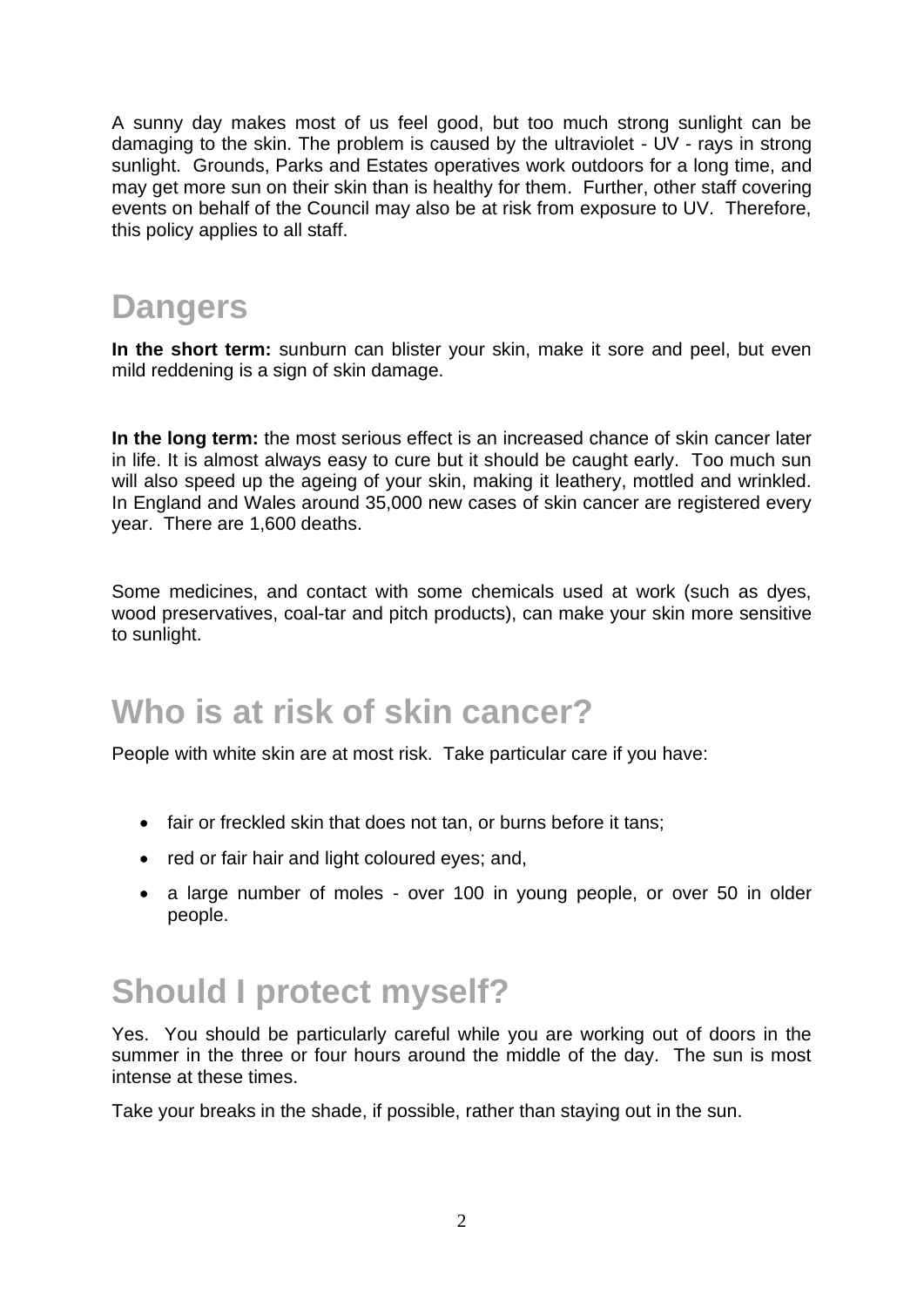# **Don't get burned**

Get to know how your skin reacts to sunlight. This will help you decide what precautions to take. Getting burned now may increase your chances of skin cancer many years later. Try to avoid the reddening that is the first sign of burning.

The best protection is to shade your skin from the direct sunlight.

A suntan may give some protection against burning but does not eliminate the long term cancer risk; nor will it protect against premature ageing.

#### **Clothing**

Ordinary clothing made from close-woven fabric, such as a long-sleeved work shirt and trousers, will stop most of the UVA. A cap with a drape to cover the back of your neck will protect against sunburn.

In this regard please consider this when ordering your uniform.

Keep your shirt on, especially while you are working around the middle of the day. Don't be tempted to take off your shirt - skin that hasn't seen the sun for months burns easily. You may also put yourself at additional risk by removing high visibility clothing.

#### **Check your skin**

The first warning sign is often a small scabby spot which does not clear after a few weeks. Look for changed or newly formed moles or any skin discoloration. It is normal for moles to grow until you are about 18 years old, but as an adult you should show your doctor any moles which grow or change.

If you notice any of these signs consult your own doctor. Explain that you have an outdoor job.

Fortunately most of these signs will be harmless, but medical checks may be needed to be sure. Even if a spot is cancerous, simple modern treatments can usually cure it and most don't spread to other parts of the body. The smaller the spot the easier it is to cure. So don't put off going to the doctor when you know you should.

If you have any kind of medical check-up tell the doctor that you have an outdoor job and ask if there are any suspicious signs on your skin.

## **Remember**

- Keep your top on.
- Wear a hat with a brim or a flap that covers the ears and the back of the neck.
- Stay in the shade whenever possible, during your breaks and especially at lunch time.